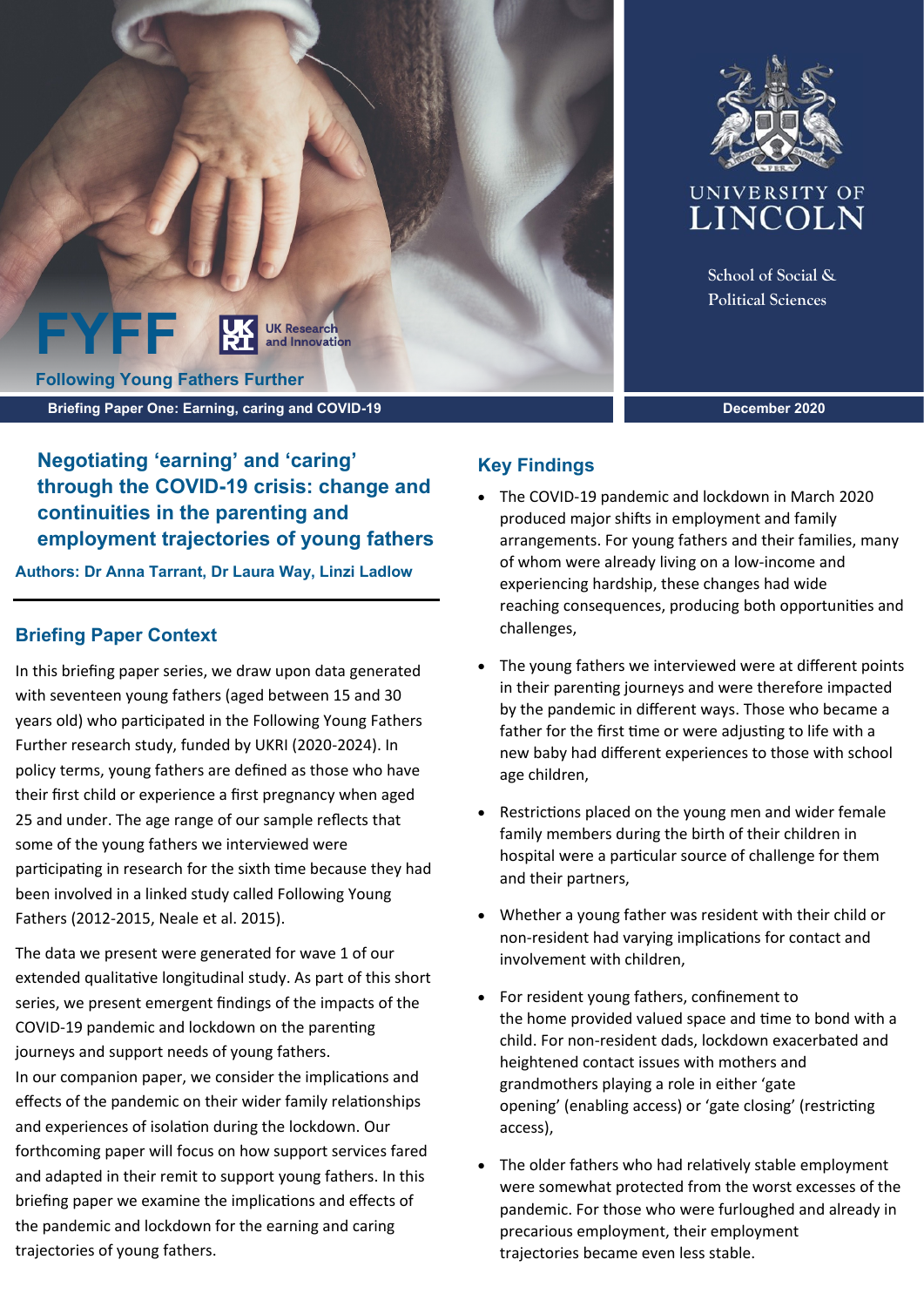

#### **Introduction**

In this briefing paper we explore the earning and caring experiences and trajectories of a cohort of seventeen young fathers. We examine continuities and change in their work and family arrangements, the impacts of these changes on their parenting trajectories and personal relationships, and the extent to which these experiences differ for young fathers who are resident and non-resident. The balance of earning and caring has always been negotiated and shared by parents to varying degrees (Neale and Davies, 2015), but never more rapidly than under the renewed socioeconomic conditions created by the COVID-19 pandemic and national lockdown. As a secondary effect of the lockdown as a major public health intervention, the pandemic has had significant gendered effects, forcing widespread change and renegotiations in the employment and caring circumstances of both men and women.

While the effects of the pandemic have fallen disproportionately on women (Young Women's Trust/ Women's Budget Group 2020), it is also clear that preexisting inequalities and vulnerabilities associated with age, race and class have been exacerbated (Power et al. 2020). As a relatively under-researched population, we sought to examine the immediate impacts of the pandemic on the parenting journeys of young fathers in some depth. For young men who are just starting out on their parenting journeys, and indeed for those whose children are now school age, the pandemic and lockdown has produced both new opportunities and challenges.

Across the seventeen cases we were able to trace a spectrum of experiences linked to their transitions and trajectories through early fatherhood. Even in this relatively small sample, two young fathers became parents for the first time, four of the young fathers had pre-school age children and the remainder had school age children. Our findings are therefore organised around the impacts of the pandemic and the March 2020 lockdown for young men who were in the early transition into fatherhood and for those who were already well established in their parenting journeys and were navigating a new set of requirements for their school-age children.

# **The impact of COVID-19 on the entry into fatherhood**

The entry into parenthood at a young age is a major transition that involves the development of new identities and adjustment to new responsibilities (Neale and Davies, 2016). Becoming a parent in the pandemic and under a new set of socio-economic circumstances introduced an additional set of challenges.

Some of the negative impacts of the pandemic on fathers and families have been foregrounded by recent research. The gendered implications of the imposition of hospital restrictions on fathers' access during the pandemic for example have been much publicised and politicised (Fatherhood Institute, 2020). In some contexts, fathers have been unable to attend the birth of their child or antenatal appointments since the 'no partners until delivery' rule was introduced to prohibit the spread of the virus in medical spaces (Ruxton and Burrell, 2020). For new fathers, this raised fears about the possibility of missing the birth of a child and being unable to support their partner. This fear was not unfounded. Indeed, one of the young fathers we interviewed was not allowed to attend. The midwife called him and he watched the birth on a video call. The youngest of our participants spoke of his experience of not being allowed to stay in the hospital overnight once his baby had been born:

I was a bit upset at the hospital, the only thing about the lockdown happening and stuff that that's bothered a bit is I couldn't stay overnight with her […] I wanted to stay overnight.  Me girlfriend had, you know, she'd just given birth, she wasn't, she needed support... (Bradley, aged 15)

A striking aspect of Bradley's account was also that wider family members were also excluded. His partner had expressed her intention to have her aunt present at the birth for support but this was prohibited because of the pandemic. Female family members like grandmothers and aunts are often present at births to support young mothers, especially in families from disadvantaged socio-economic backgrounds (Neale and Lau Clayton, 2015). In these two examples, the choices of young mothers were greatly restricted; one had no birthing partner at all and the other was forced to choose. Bradley was the only family member who could be present but only for a limited period.

For one young dad, the prospect of becoming a father again in the context of the pandemic was also the source of significant worry. Anxieties about the birth being in hospital were further compounded by their financial situation, which had worsened because of the lockdown: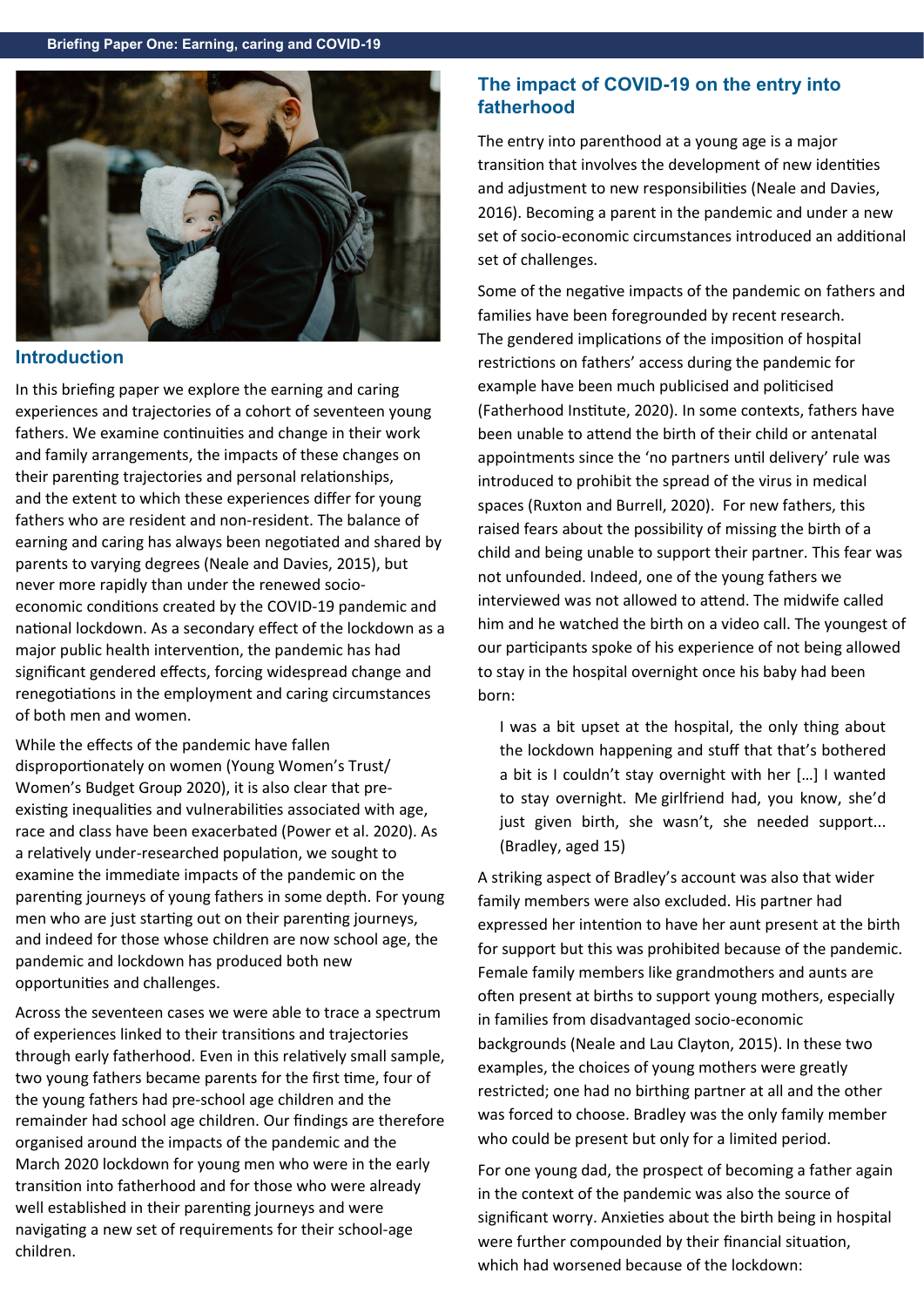I'm stuck at the minute, I'm not gonna lie cause obviously she's due again in October 2020 and she's going to the hospital.  And obviously we can't get a bus if she's gone into labour and we cannae really get a taxi.  So obviously I've gotta call them but because we're not, because a' quarantine we're having to spend more money on like electric bills and food and that.  We're not left with enough money to pay for me insurance on the car or anything like that really. So we are in a sticky spot there cause obviously if we don't get the insurance then I can't take her to the hospital.  ….  So everything's been changed when it's come to payments, we don't get enough.  It's not enough to last.  Even before the quarantine it was still a bit tricky managing your money as it was especially since we're getting paid monthly cause we've gotta try and plan it all out for the month.  (Liam, aged 21) 

This mirrors recent data which highlights how the pandemic has made things increasingly worse for those already experiencing hardship or financially precarious circumstances (Fancourt et al. 2020; Power et al. 2020). The young dads we interviewed also predominantly reside in Northern regions of England. They were therefore doubly disadvantaged by living in predominantly disadvantaged areas in the North, which have also been disproportionately affected by coronavirus restrictions (Fancourt et al. 2020).

We learnt of positive changes as well. Despite his initial experience of the hospital, Bradley described becoming a father during lockdown as a relatively positive experience for him and his partner in their early parenting journeys:

It's been surprisingly good actually because we've had all this time to isolate in the house by ourselves. We've got to know her, like, we've had so much time with her, it's, like, it's actually turned out, I'm not gonna say good cause obviously everything that's happened with it, but it's, but us being isolated in the house, it's been good. (Bradley, aged 15)

The unexpected ability for the young fathers to spend quality time and bond with young children was reflected across the cases where the young fathers had babies and pre-school children. This was often facilitated by relational support. In Bradley's case, he lived with his mother who was also supporting him financially. As we note later in this paper, however, the ability to spend more time with children was not universally experienced, especially for the older fathers. This was dependent on factors such as relationship quality with the mother of the child, work hours and (in)flexibility, and residence status.

#### **Fathering through lockdown: time to 'be there'**

Eleven of our participants had been parents for several years prior to the pandemic. These young men had school age children, which required a variety of adaptations.  

Based on Office for National Statistics data, the Fatherhood Institute (2020) reports that men's childcare increased up to 58% during the first lockdown. Indeed, as Bradley's case exemplifies, the additional time afforded by the lockdown for parenting meant that many of the young dads were able to spend more time with their children and fulfil their expressed intentions to 'be there' for them. Craig, for example raised the chance to spend more time with his children as a positive aspect of lockdown, whilst Trevor (aged 23) said that the best thing about the pandemic was "obviously the time I've been able to spend wi' ma daughter cause I ain't had that for, for a while, for a good while".

For seven of our participants however, the lockdown had resulted in restricted access to their children and reduced time spent with them. For some, access was impacted because of rules regarding isolation, the need to quarantine (one father contracted the virus for example) or because relatives were shielding. For other young fathers the complexities caused by the social distancing rules, or fears concerning contracting the virus, negatively impacted and could in some cases be a way of gatekeeping access to children. Prior to the first lockdown in March 2020, Jock's son had been staying overnight every other weekend. The mother of his son, who was living with her own mother and whose household had a positive case, reduced his access, citing concerns about the possibility of infection. This extended long beyond the two-week isolation period however:

"...that changed when the pandemic started and we went into lockdown.  Mum wasn't comfortable with him mixing households.....So it, that were quite difficult.  I mean I went down to see him but I wasn't able to right spend quality time with him.  She, she, mum was a bit hesitant about me like going into theirs and spending time with him there.  So we'd like social distance on like the park near their house which was a bit rubbish but, you know, I know the Government said that children could stay with like their other parents but she wasn't keen on the idea.  And I was, you know, we had a bit of a argument about it.  But, you know, it's one a' those things" (Jock, aged 30) 

This situation continued for about six weeks until the mother of his child decided to allow overnight stays again. Young fathers often face barriers to spending time with their children because of gatekeeping from the maternal family (Lau Clayton, 2015); for Jock this was further exacerbated by the pandemic.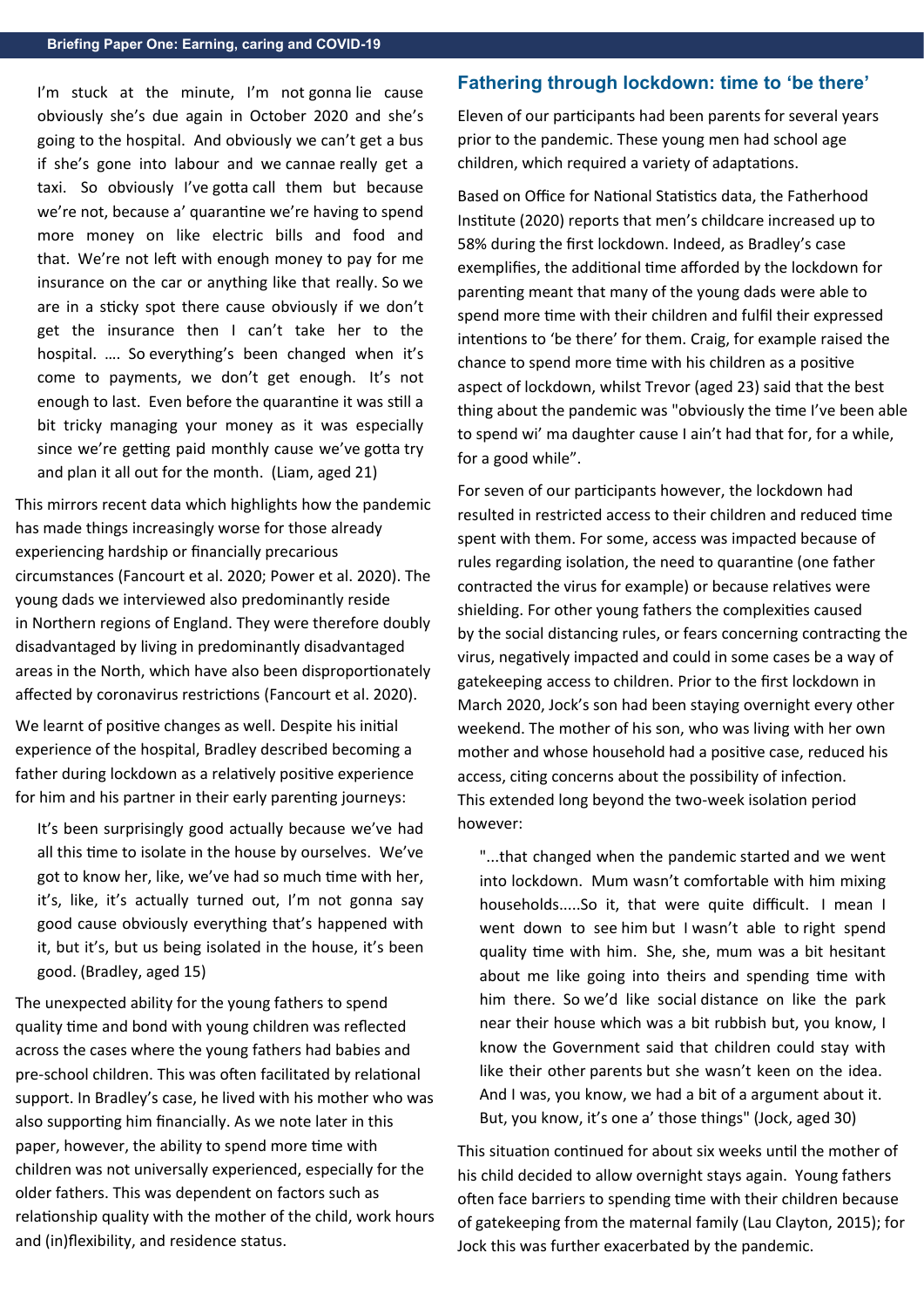However, the pandemic also created a situation whereby some fathers had the 'gate opened' meaning they were able to spend more time with their children. Fathers who were furloughed had more time available to them and some of the mothers welcomed an increase in shared care, particularly as schools were closed. This was especially apparent in the interviews with non-resident fathers who were able to renegotiate time with children and child maintenance payments (see also the 'Employment and Finances' section).  

### **'Being there' through home schooling**

The March lockdown resulted in the prolonged and widespread closure of schools although vulnerable children and the children of key workers were exempted and still able to attend. For many parents, there was an expectation that they home-school. Families therefore had a crucial role to play in educating their children. According to Jæger and Blaabæk (2020) parents were required to provide material resources like computers and space to access homework, offer academic and motivational support, and provide access to additional resources like books and online learning. Analysis of Understanding Society data suggests that home-schooling during the pandemic produced educational loss for most children but that it was much more pronounced for children from disadvantaged socio-economic backgrounds (Pensiero et al., 2020).

For the young men we interviewed, home-schooling presented new opportunities and challenges. There were differing levels of engagement or uptake and access to reliable technology was problematic for some. This was especially the case for the young dads who were unemployed or living on a low-income, as Adam explains:

[the laptop's] not great.  It's terrible to be honest wi' you, it takes like five minutes to load up the, load up the first page […] It's no good, it's no good for him.  It's no good for us either 'cause we're sat there for like forty-five minutes pulling our hair out trying to get on to the correct thing for him.  Like turns out it's not the right thing so it's another twenty minutes […] That's, that's kinda why we stopped doing it because we was, me and [my wife] was arguing about what it, how to do it and she was putting her input into it when I was trying to do it with him.  And I was doing it when she was trying to figure it out.  And it caused arguments [...] it's a very, very old laptop but we can't afford a newer model computer that's gonna run more efficiently – (Adam, aged 26) 

Trevor on the other hand spoke with great zeal about taking on the role of home-educator for his daughter during lockdown after teachers had raised with him that she had previously been struggling educationally: 



[...] I went, 'over quarantine when you're down here, you're gonna be reading a bit more, you're gonna be writing a bit more, you're gonna be doing this a bit more', cause she were falling behind apparently […] it got to the point where I got a projector…and yeah I ended up doing like slides and stuff on ma work computer. [...] I turned into t' teacher for a little bit, it were quite fun. (Trevor aged 23) 

The context here is important – Trevor was on furlough which provided him with the time to do this, he had access to resources, was comfortable with the required technology, and with one child under his care his attention was relatively undivided.

Not all the young fathers got involved in home-schooling, however. As a non-resident father Martin reflects that he preferred to make the time for play and considered his ex-partner more capable:

...it was good when I was like living with her but now I don't, I don't learn her because I don't really get like a lot a' time with her.  So the time I do I just like playing and stuff like that […] her mam does a really good job of learning her and that though (Martin, aged 21)

Despite increased childcare by fathers, evidence demonstrates that there was a gendered distribution of childcare within households during lockdown with mothers spending more time on childcare and developmental activities with their children than fathers (Office for National Statistics, 2020). For the young fathers in this study, engagement in home schooling and other forms of childcare was therefore determined by a complex mix of factors including residence or non-residence with their child, whether they and/or their partners were furloughed or working from home, access to appropriate technology, and gendered assumptions associated with parenting.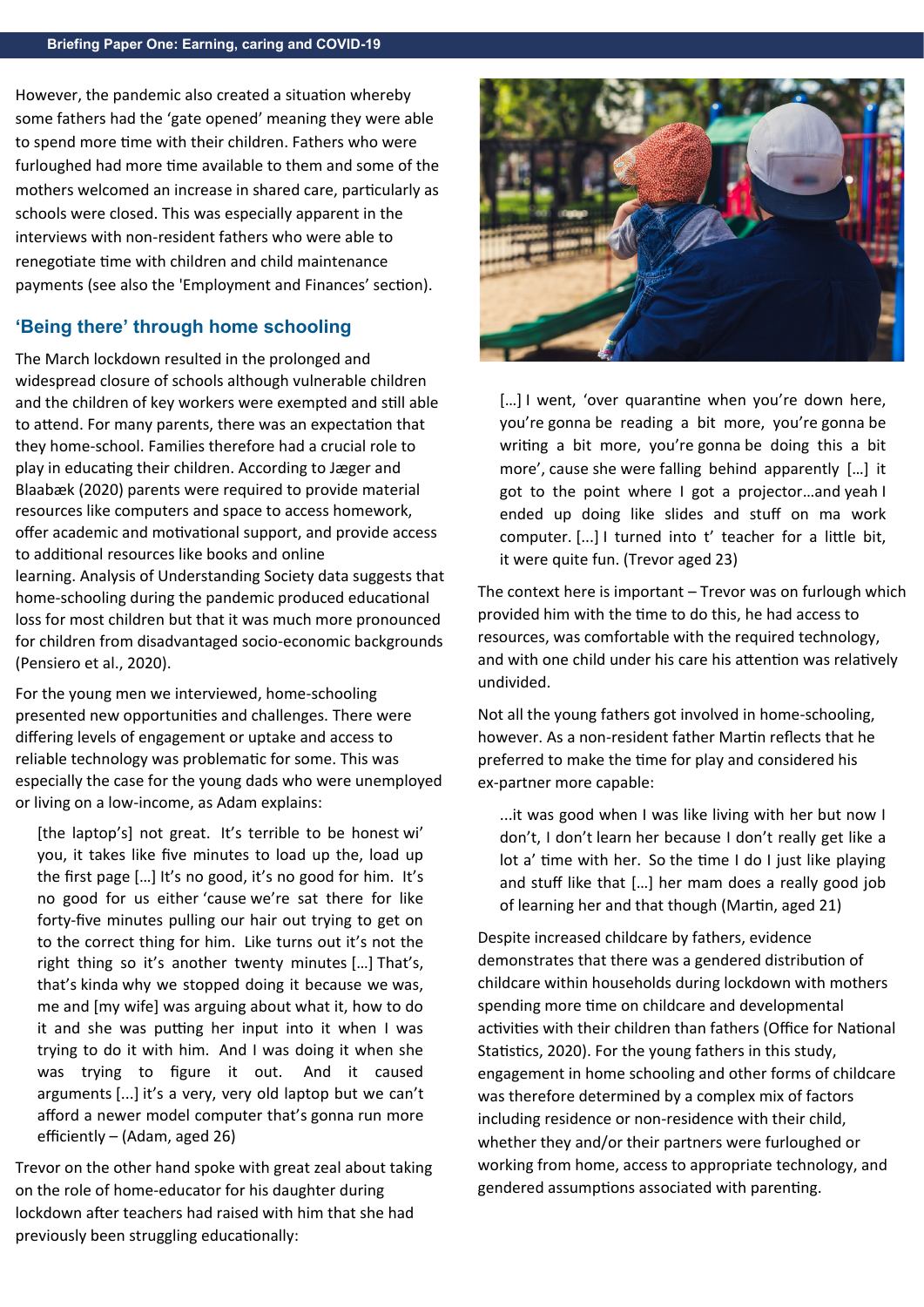#### **The impact of the pandemic on employment and finances**

The ability to provide financially for children has always been a pressing concern for young fathers. Not only are practices of 'caring' and 'earning' intertwined and central aspects of fathering identities but being a financial provider is intimately bound up with ideals relating to good fatherhood and male identity (Neale and Davies, 2016; Ruxton and Burrell, 2020). Even prior to the pandemic, the education and employment trajectories of young fathers were varied and forged against a backdrop of precarious employment and reduced entitlements to benefits. Under the new conditions of the pandemic, the juggle of work and family responsibilities became notably more challenging for these young families.  

The employment trajectories of the fathers with older children were generally more stable. At the time of interview, six had secure employment, two of whom were working from home (Dominic and Jake). Four had been furloughed and in the case of Manuell, this resulted in unemployment when the business closed completely. Some of the young men who were furloughed described strategies to make up for loss of income. One young dad took on extra shifts at his second job and another participant spoke openly about taking on 'cash in hand' jobs to meet basic needs.

The pandemic also exacerbated the challenges of identifying secure work. Those that had lost jobs or were already in the process of looking for work described delays and reduced contact with job centres and advisors:  

Well my work advisor didn't want us to do anything because of coronavirus.  So there's been pretty much no contact between us.  Like now and then they'll message just to be like, 'is everything okay?'. And then now and then I'll ask if there's any like job listings or anything […] but other than that there's not really much contact.  They don't make you go on like the courses or anything right now because there's a corona virus (Cole, aged 19)

Changes in paid employment because of the lockdown also impacted on how gendered divisions of labour within households were organised. Those employed in particularly precarious forms of employment struggled to find the right balance between managing childcare, doing enough hours to maintain employment and sustaining household finances. Here Raymond describes the juggle of managing work and childcare with his partner, both of whom had zero-hour employment contracts:  

So I was supposed to start work at 5 today.  So I can no longer do that so I've had to give [partner] my shift.  And then whatever she gets taxed she's gonna have to pay me, me my shift in cash kinda thing....either way there's no winning.  I can't win with this at all kinda thing.  And then when I work she's gonna have to be home.  I'm gonna have to cancel one of my shifts in the week and she's gonna have to cancel two of hers

and give them away.  So…there's nothing really we can do.  And this whole furlough business stops on the 31st of October 2020 which doesn't help...it's just when like we have to give up our shift at the end of the week only because like this whole COVID thing, we're not getting paid for it at all.  Do you know what I mean?  We give that up, our hours get reduced.  And then we're below contracted hours and then we're in trouble kind of thing.....as much as we try we have to take each day at a time.  We can't, we just can't do it kind of thing (Raymond, aged 26) 

Negotiations around child maintenance were also pertinent to non-resident fathers. The complexities involved in the relationship between fathers' contact time with their children and the payment of child maintenance have been noted elsewhere (Natalier and Hewitt, 2010; Tarrant and Hughes, 2019). These literatures demonstrate how child maintenance systems, in their requirement for the redistribution of finances across households from a secondary carer to a primary carer, often serve to reinforce gendered inequalities between men and women by positioning men as economic providers and women as caregivers. Changes in contact time with children linked to the lockdown from March 2020 meant that some fathers could spend more time with their children albeit with varying implications for child maintenance payments:

So before lockdown it was a strict Friday night until Sunday night […] that's been like a routine set in place since forever pretty much.  So that's just the norm.  And then once I hit, once it hit quarantine I ended up getting furloughed, I think, back end of March. And I remember saying to her mum, 'well I'm only on 80% a' my wage and I've got my bills and my rent and everything, covering all my additional credits and stuff'.  I went, 'are you alright to take a break until I get back on and I'll add on more'. You know on the maintenance that I send her.  And she said, 'yeah that's fine.  Obviously we'll just, we'll work it out'.  So we ended up working it out and that's why I've had her more over the period of time which has been nice as well to be honest (Trevor, aged 23) 

[mother of child] sort of forced me having him less with the intention of sort of getting a bit more money out of me from a monthly basis really... we always had an informal arrangement which worked for us in terms of child maintenance, but then she started going down the formal route and cut down the time I had to nearly half to a couple of days, so I sort of instigated legal proceedings.....so for the March lockdown, still wasn't in a great place, but with everything that happened, I think it gave his mum a little bit of perspective really as well, so I've been able to get back to a similar amount of time I've had him, which is in essence over a 14-day period of about five nights, six nights (Dominic, age 30).